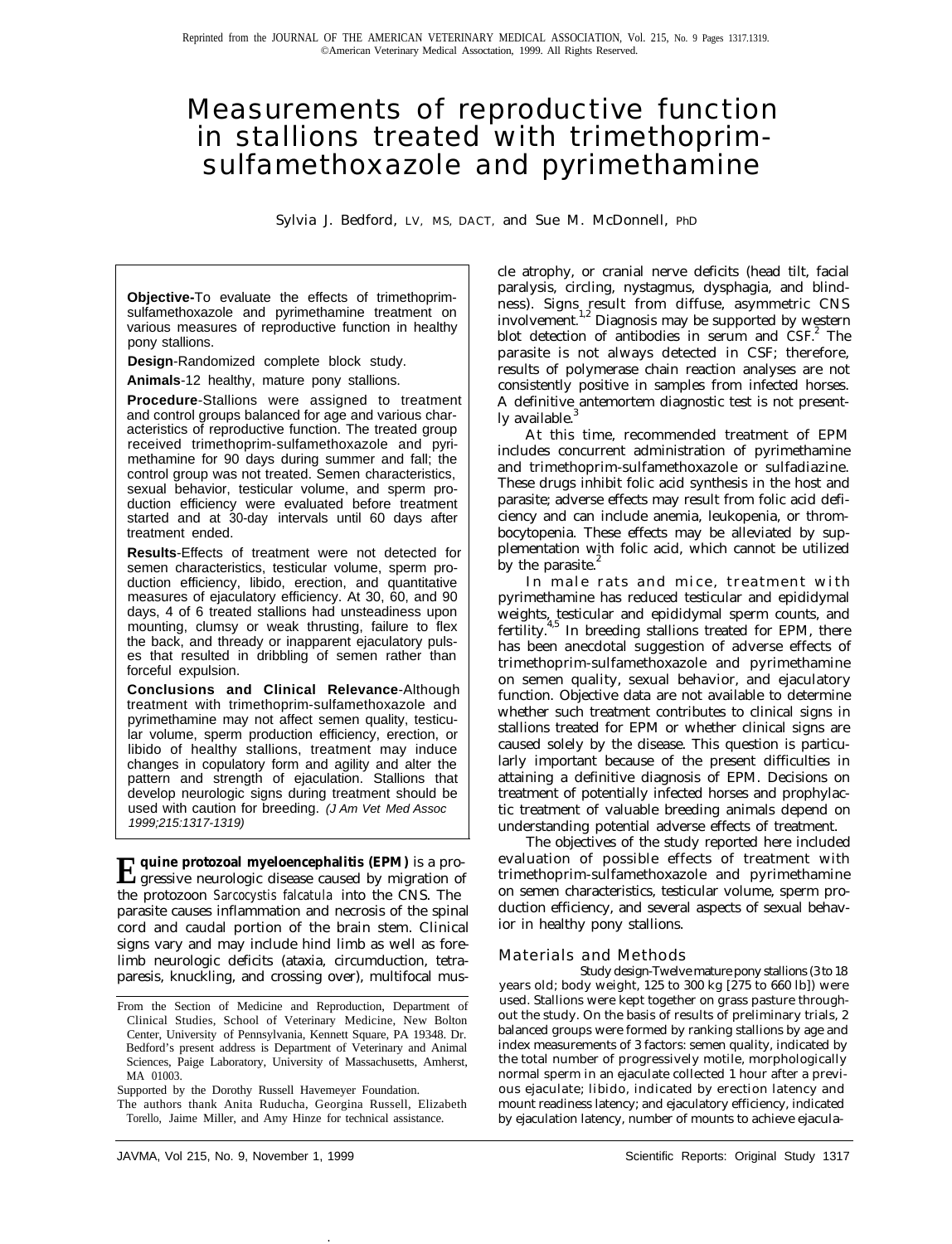tion, number of thrusts in the ejaculatory mount, and number of palpable ejaculatory pulses. The balanced groups were then randomly assigned to treatment  $(n = 6)$  or control  $(6)$  conditions.

For all stallions, semen quality, sexual behavior, testicular volume, and sperm production efficiency were evaluated in standard teasing and semen collection trials immediately before treatment, at 30-day intervals during treatment, and 30 and 60 days after treatment ended. Handling of stallions and all measurements were conducted blind to treatment status of subjects.

**Treatment**-For 90 days beginning in June (breeding season), treated stallions received trimethoprim-sulfamethox $a^2$  (20 mg/kg [9.1 mg/lb] of body weight, PO, q 12 h) and pyrimethamine<sup>b</sup> (1 mg/kg [0.05 mg/lb], PO, q 24 h) in 50 to 100 g of grain by hand-feeding. One stallion that occasionally refused treatment when mixed with grain was administered treatment as a paste by oral dose syringe and then fed grain. Control stallions were similarly fed grain but not treated.

**Semen evaluation**-At each evaluation time, 2 ejaculates were collected (1 hour apart); values determined for the second ejaculate were used as an estimation of semen characteristics and daily sperm output according to methods of Kenney et al.6 Key measures for comparison were gel-free volume, sperm concentration, number of sperm, percentage progressively motile sperm, percentage morphologically normal sperm, and pH. An ovariectomized, estrogen-primed pony mare was used as a stimulus mare. All semen collections were done by manual stimulation with stallions mounted on a dummy mount.

**Testicular volume and sperm production efficiency**-Testicle measurements (caliper width, height, and length) were taken on each semen collection day. Ellipsoid testicular volume and sperm production efficiency (estimated daily sperm output [total number of sperm]/estimated testicular parenchyma1 volume [cm<sup>3</sup>]) were estimated according to the method of Love et al.<sup>6</sup>

**Sexual behavior**-Semen collection trials were videotaped for subsequent detailed analysis of precopulatory and copulatory behavior. Specific measurements of libido included erection latency (time [seconds] from entering the breeding shed to first full erection) and mount readiness latency (time [seconds] from entering the breeding shed until readiness to mount with full erection minus time [seconds] elapsed during penis washing and application of a semen collection bag).

Measurements of ejaculatory efficiency included ejaculation latency (time [seconds] from entering the breeding shed to ejaculation), number of mounts to achieve ejaculation, number of thrusts on the ejaculatory mount, number of palpable ejaculatory pulses, and assessment of copulatory form and agility (descriptive notation of performance during each mount). The technician performing the manual stimulation also recorded assessments of pattern and rigidity of erectile tumescence, maintenance of erection during thrusting, detumescence following ejaculation, and rate, strength, and rhythmic pattern of copulatory thrusts and ejaculatory pulses.

**Health monitoring and statistical analyses**-General health of each stallion was monitored twice daily throughout the study by physical examination. Blood samples were obtained on each semen collection day to assess effects of treatment on RBC and WBC counts. For all measurements, repeated measures ANOVA was used to evaluate within- and between-subject differences attributable to treatment. Differences were considered significant at P < 0.05.

Results

**Semen evaluation**-Before treatment started, control stallions had significantly greater percentage of progressively motile sperm (67%) than did treated stallions (53%); similarly, at 60 days of treatment, control stallions had significantly greater percentage of progressively motile sperm (73%) than did treated stallions (53%). Differences within each group were not detected among values obtained at the 6 evaluation times. For all other measurements of semen characteristics, significant differences between groups or within each group at each evaluation time were not detected.

**Testicular volume and sperm production efficiency**-Testicular volume for control and untreated groups decreased over time from baseline values, reflecting normal seasonal changes. Testicular volume was not significantly different between groups or within each group at different evaluation times. Sperm production efficiency was similar for both groups except at 60 days of treatment, when treated stallions had significantly higher values than did control stallions.

**Sexual behavior**-For the semen collection performed before treatment, control stallions had significantly lower mount readiness latency than did treatment stallions. During treatment, significant differences between treated and control stallions in erection latency and mount readiness latency were not detected, and all values were within reference ranges for our laboratory. For all stallions, pattern and penile rigidity of tumescence, maintenance of erection during thrusting, and detumescence following ejaculation remained normal.

Effects attributable to treatment were not detected for ejaculation latency, number of mounts to achieve ejaculation, number of thrusts on the ejaculatory mount, or number of palpable ejaculatory pulses; all quantitative measures of ejaculatory efficiency were within reference ranges for our laboratory.

At 30, 60, and 90 days of treatment and 30 days after treatment was discontinued, changes in copulatory form or ejaculation pattern were detected in 4 of 6 treated stallions. These changes were observed by the semen collection team, independently detected by a clinician who reviewed the videotapes to evaluate the stallions' sexual behavior, and confirmed by a second clinician who reviewed the tapes. All clinicians were experienced with stallion practice and unaware of the treatment status of the stallions and purpose of the study. Clinicians independently characterized the changes as unsteadiness upon mounting the dummy clumsy or weak thrusting, failure to flex the back and wrap closely around the dummy mount, stiff back and forelimbs during copulation, as well as undetectable or spastic ejaculatory tail movements. The semen collection technician also noted thready ejaculatory pulses resulting in dribbling of semen rather than forceful expulsion. The 4 stallions that exhibited these changes returned to normal copulatory form and ejaculation pattern at 60 days after treatment was discontinued. None of the 6 control stallions had changes in copulatory form and ejaculation pattern. Difference between groups in the number of affected stallions, as determined by a Fisher exact test, was significant  $(P = 0.03)$ .